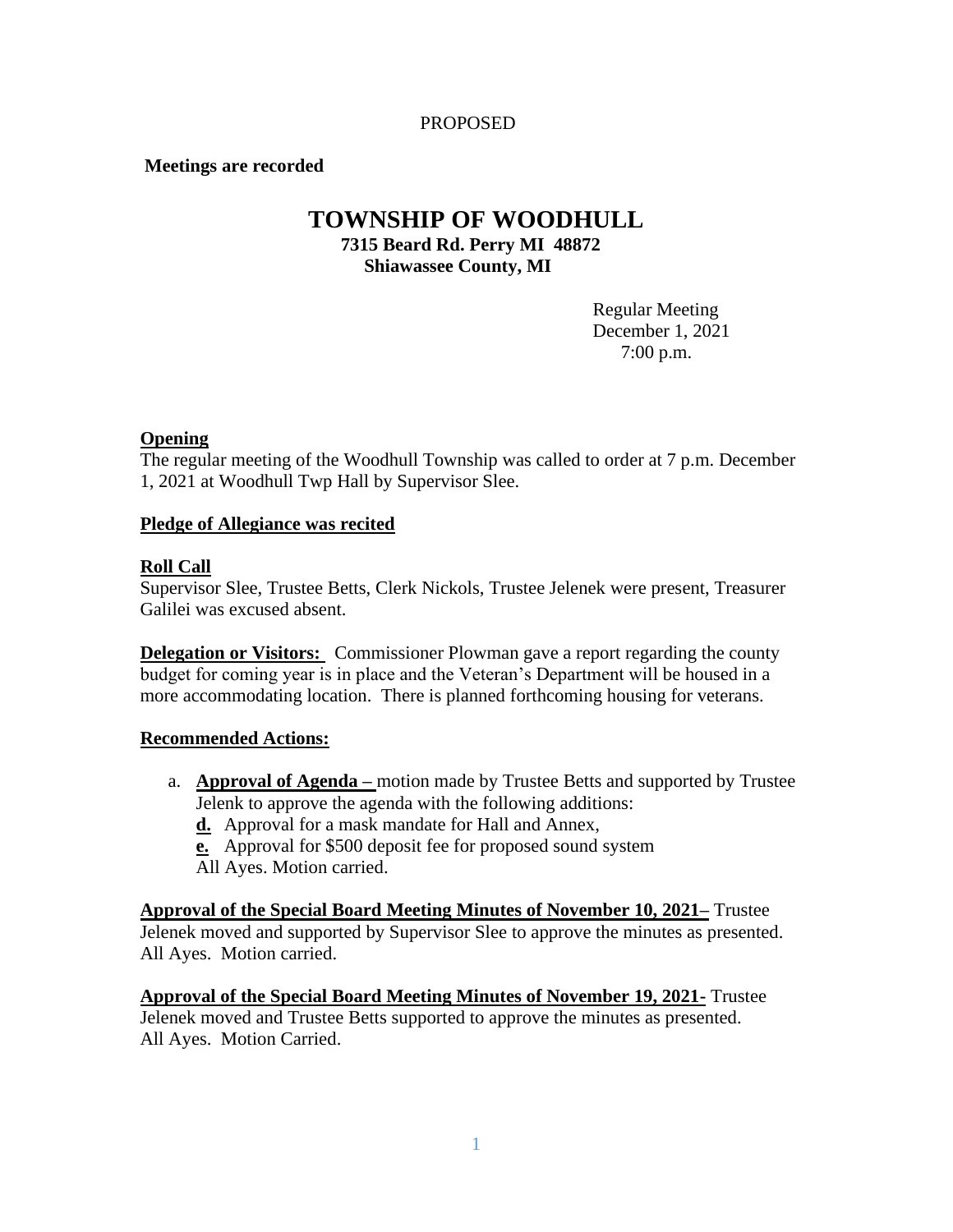**Approval of the Regular Board Meeting Minutes of November 3, 2021** Clerk Nickols moved and Trustee Jelenek supported to approve the minutes aa presented. All ayes. Motion carried

# **Board Comments and Reports:**

- a. **Treasurer Galilei –** No report.
- b. **Clerk Nickols –** Direct payroll deposit in place and a Deputy Clerk has been appointed, Stacey Brewer.
- c. **Supervisor Slee –** No report.
- d. **Trustee Betts**  No report.
- e. **Trustee Jelenek**  Update on sound system for Hall, maintenance proposals, cemetery tree removal, provided a handout for the record

# **Committee Reports:**

- a. **Fire & Ambulance –** Trustee Betts gave report 26 runs included ambulance, fire, and assisted runs.
- b. **Park Commission** Cathy Provines gave report. The Commission is working on property line issues. The Park Commission is accepting hats and gloves at the community pantry box and asked to place a drop-off box at the Township Annex Building.
- c. **Planning Commission –** No meeting
- d. **Freedom of Information Act Monthly Report** Supervisor Slee reported there had been three (3) FOIA requests made to the Township

**Public Comments:** Call to Public opened 7:30 pm, closed at 7:35 pm, ambulance services comments brought forth.

# **Decision Items:**

a. **Bills-** Payroll for month totaled **\$9,819.66**. The November bills totaled **\$7,437.40** and **3 autopay accounts.** 

Clerk Nickols moved and Trustee Jelenek supported to pay the December bills as presented. Roll call vote was taken. Nickols, yes; Jelenek, yes; Betts, yes; Slee, yes. All ayes and no nays. Motion carried.

- b. **Approval Park Commission Purchase lawn mower**. Clerk Nickols moved and Trustee Jelenek supported to purchase a zero turn lawn mower at the cost of \$12,876.97 from GLS and lease to the Park Commission \$1 annually. Roll call vote was taken. Jelenek, yes, Betts yes, Slee yes, Nickols yes. Motion passed.
- c. **Approval of property maintenance fees.** Discussion to table information brought forth – solicitation for bids had been made.